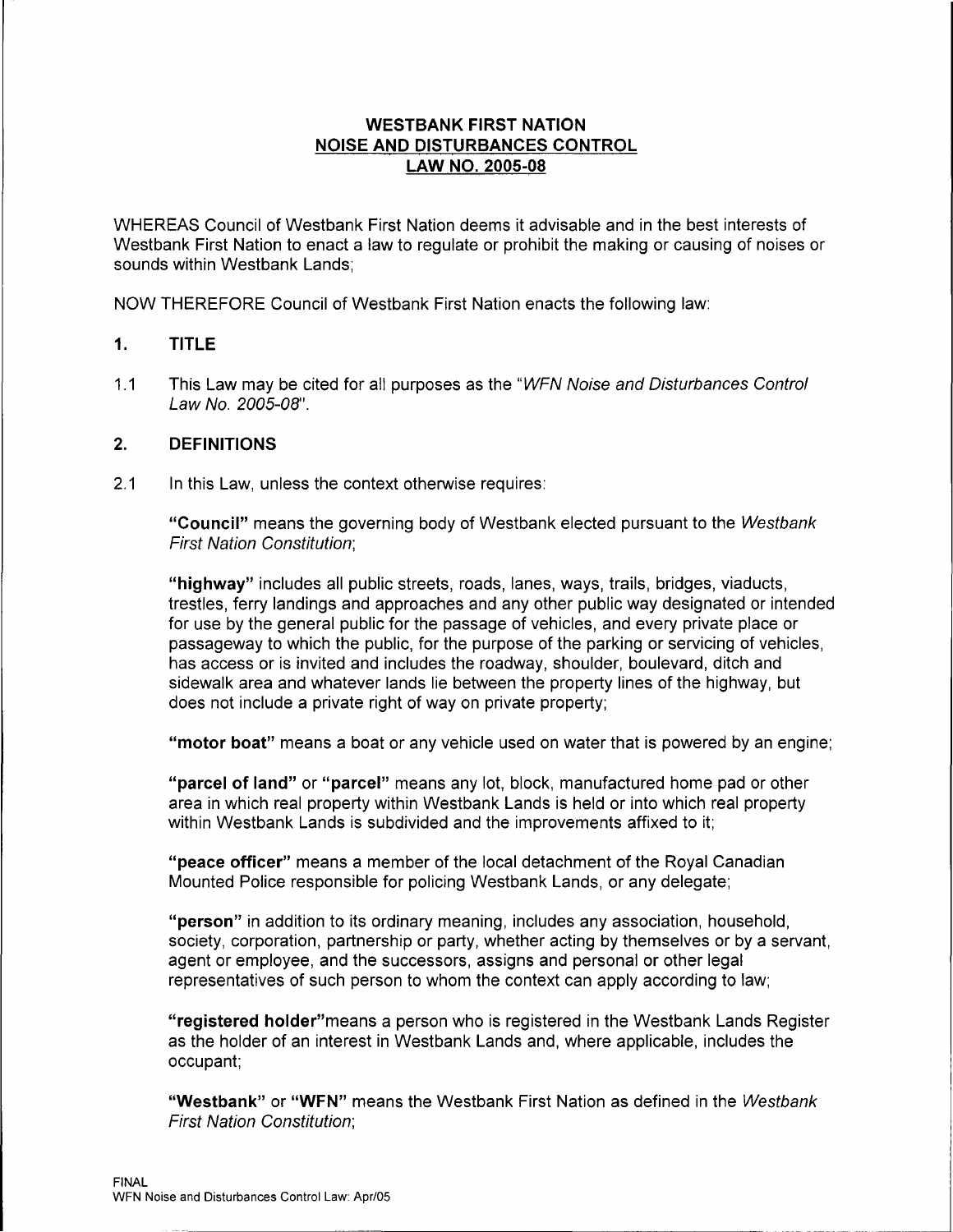### **"Westbank Lands"** means:

- (a) the following Westbank Indian Reserves:
	- (i) Mission Creek Indian Reserve No. 8
	- (ii) Tsinstikeptum Indian Reserve No. 9
	- (iii) Tsinstikeptum Indian Reserve No.10
	- (iv) Medicine Hill Indian Reserve No. 11
	- (v) Medicine Creek Indian Reserve No. 12; and
- (b) lands set apart by Her Majesty the Queen in right of Canada in the future as lands reserved for the use and benefit of Westbank, within the meaning of subsection 91(24) of the Constitution Act, 1867;

**"WFN Law Enforcement Officer"** means the person or persons appointed by Council, from time to time, to administer and enforce the provisions of Westbank Laws enacted by Council, and includes any delegate or any peace officer.

- 2.2 Unless otherwise provided in this Law, words, expressions and rules of construction used in this Law have the same meaning as in the Westbank First Nation Constitution.
- 2.3 Words defined in the Motor Vehicle Act, and the Local Government Act, shall have the same meaning when used in this Law unless defined in this Law or unless the context otherwise requires.

### **3. GENERAL REQUIREMENTS**

- 3.1 No person shall make or cause, or permit to be made or caused, any noise in or on a highway or elsewhere within Westbank Lands which disturbs the peace, rest, quiet, enjoyment, comfort or convenience of any person or persons in the neighborhood or vicinity.
- 3.2 No person being the registered holder of a parcel of land knowingly shall allow or permit such parcel to be used so that noise or sound which emanates therefrom, disturbs the peace, rest, quiet, enjoyment, comfort, or convenience of any person or persons in the neighborhood or vicinity.
- 3.3 No person shall play or operate any radio, stereophonic equipment or other instrument or any apparatus for the production or amplification of sound either in or on private premises or in any public place in such a manner as to disturb the peace, rest, quiet, enjoyment, comfort, or convenience of any person or persons in the neighborhood or vicinity.
- 3.4 No person shall own, keep or harbor any animal or bird which by its barks, cries or sounds unduly disturbs the peace, rest, quiet, enjoyment, comfort or convenience of any person or persons in the neighborhood or vicinity.
- 3.5 No person within Westbank Lands shall on any day before 7:00 a.m. or after 10:00 p.m. construct, erect, re-construct, alter, repair or demolish any building, structure or thing or excavate or fill in land in any manner whatsoever which makes, causes noise or sounds in or on a highway or elsewhere within Westbank Lands which disturb or tend to disturb,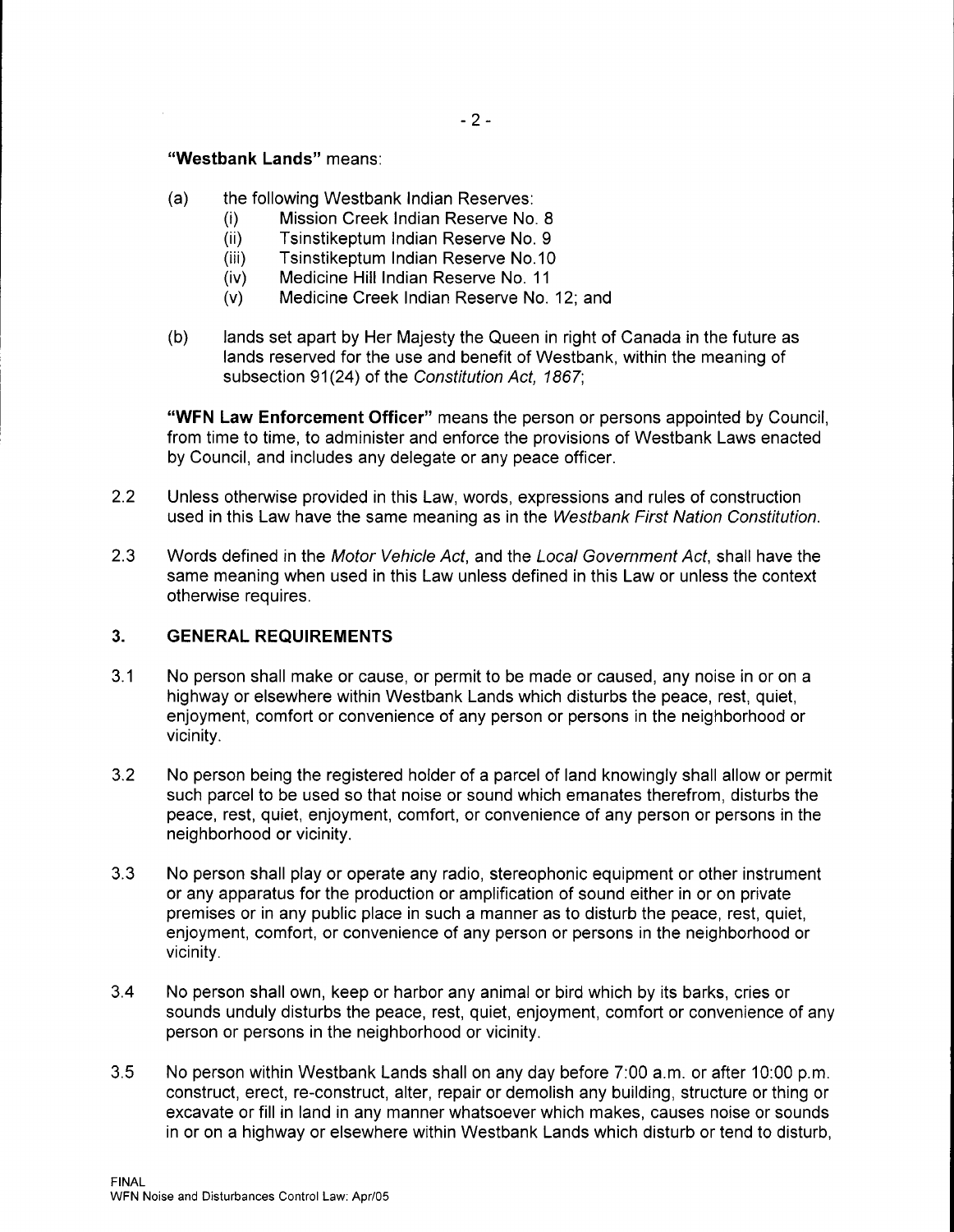the peace, rest, quiet, enjoyment, comfort or convenience of any person or persons in the neighborhood or vicinity.

- 3.6 Notwithstanding other provisions of this Law, in particular subsection 3.5, a person may apply to the WFN Law Enforcement Officer, or to any other person duly authorized by Council, for and receive from Westbank a permit authorizing the making of reasonable noise or sounds.
- 3.7 Notwithstanding any provisions of this Law, a person may perform works of an emergency nature for the preservation or protection of life, health or property but the onus will be on the person performing the work to show cause that the work was of an emergency nature.
- 3.8 Notwithstanding the provisions of this Law, a person may apply for and receive a permit for a special event in accordance with Westbank Law, in which permit the requirements of this Law may be waived by Council acting in the best interest of Westbank.
- 3.9 Notwithstanding the other provisions of this Law, where farming practices require the operation of machinery equipment for the production of crops, working farms are exempt from the provisions of this Law.
- 3.10 No person shall create a nuisance or disturbance upon any portion of a highway or other public place, including any place to which the public reasonably has access, by participating in a fight or other similar physical confrontation between consenting or nonconsenting persons.

### **4. MOTOR BOATS**

- 4.1 No person shall launch a motor boat from any parcel of land within Westbank Lands if that motor boat is equipped with an exhaust system that permits the exhaust gases from the engine to be expelled directly into the air without first passing through the water unless the motor boat is equipped with a muffling device that ensures the exhaust gases from the engine are cooled and expelled without excessive noise.
- 4.2 No person shall operate a motor boat within Westbank Lands if the motor boat is equipped with an exhaust system that permits the exhaust gases from the engine to be expelled directly into the air without first passing through water unless a motor boat is equipped with a muffling device that ensures the exhaust gases from the engine are cooled and expelled without excessive noise.
- 4.3 No person shall operate a motor boat powered by an engine equipped with exhausting devices commonly described as dry stacks or dry headers.
- 4.4 No person shall operate a motor boat powered by an engine equipped with exhausting devices commonly described as water-injected headers unless a properly operating muffler is installed thereto.
- 4.5 No person shall operate a motor boat powered by an engine equipped with exhausting devices commonly described as over-transom water cooled exhaust unless a properly operating muffler is installed thereto.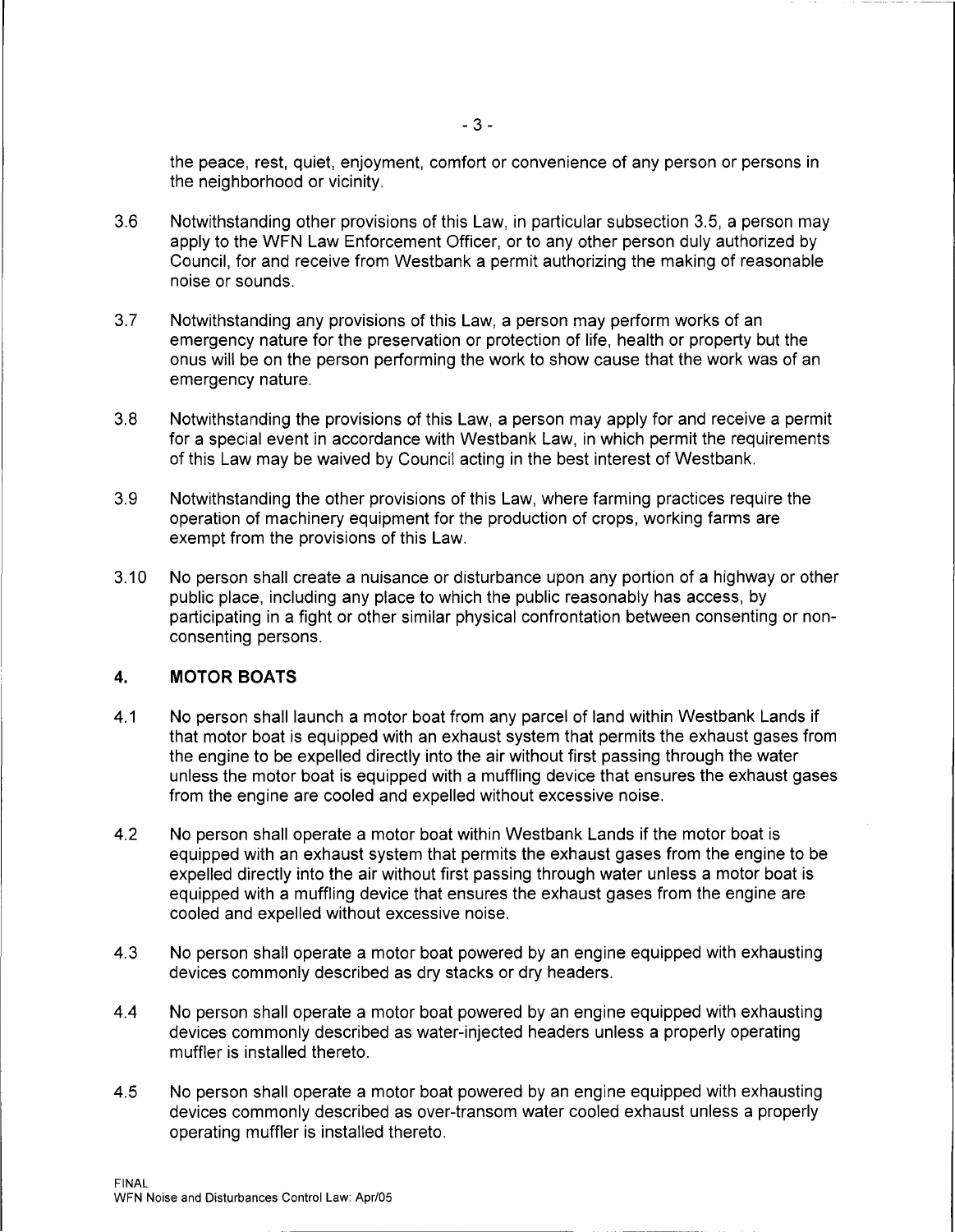4.6 No person shall operate a motor boat so as to cause noise which disturbs the peace, rest, enjoyment, comfort or convenience of the neighborhood or of persons in the vicinity.

# **5. FEES AND FORMS**

5.1 Council may, by resolution passed at a duly convened meeting, establish, correct, revise or update the terms of any applicable fee schedules, forms, protocols or other related documentation which complement and support this Law, and will post notice of same in a public area of the WFN administration building and make a copy of same available for viewing free of charge at the administrative offices of Westbank and available for distribution at a nominal charge.

## **6. NOTICES & CHARGES AGAINST REGISTERED HOLDERS**

6.1 Where Westbank is required to give notice to or imposes an additional cost or charge against the registered holder and two or more persons are shown as registered holders in respect of a parcel of land, then a notice given to or a cost or charge imposed against one registered holder is not invalidated by the failure to give notice to or impose a charge against any other registered holder.

## **7. OFFENCES**

- 7 .1 No person shall obstruct, interfere with or hinder Council, the WFN Law Enforcement Officer or any authorized employee, officer or agent in the carrying out of their duties and responsibilities under this Law.
- 7 .2 Any person who violates any of the provisions of this Law or who suffers or permits any act or thing to be done in contravention or in violation of any of the provisions of this Law, or who neglects to do or refrains from doing any act or thing required by any of the provisions of this Law, is guilty of an offence under this Law, and is liable to the penalties imposed by this Law.
- 7.3 Each day a violation of this Law continues will be deemed to be a separate offence for which a fine or imprisonment may be imposed.
- 7.4 Any person who is guilty of an offence under this Law is liable, on summary conviction to a fine of not more than One Thousand Dollars (\$1,000.00) or to a term of imprisonment not exceeding thirty (30) days, or both.

## **8. IMMUNITY**

- 8.1 No action for damages lies or may be instituted against present or past Council, WFN Law Enforcement Officer, or members, employees, servants or agents of either Westbank or Council:
	- (a) for anything said or done or omitted to be said or done by that person in the performance or intended performance of the person's duty or the exercise of the person's authority; or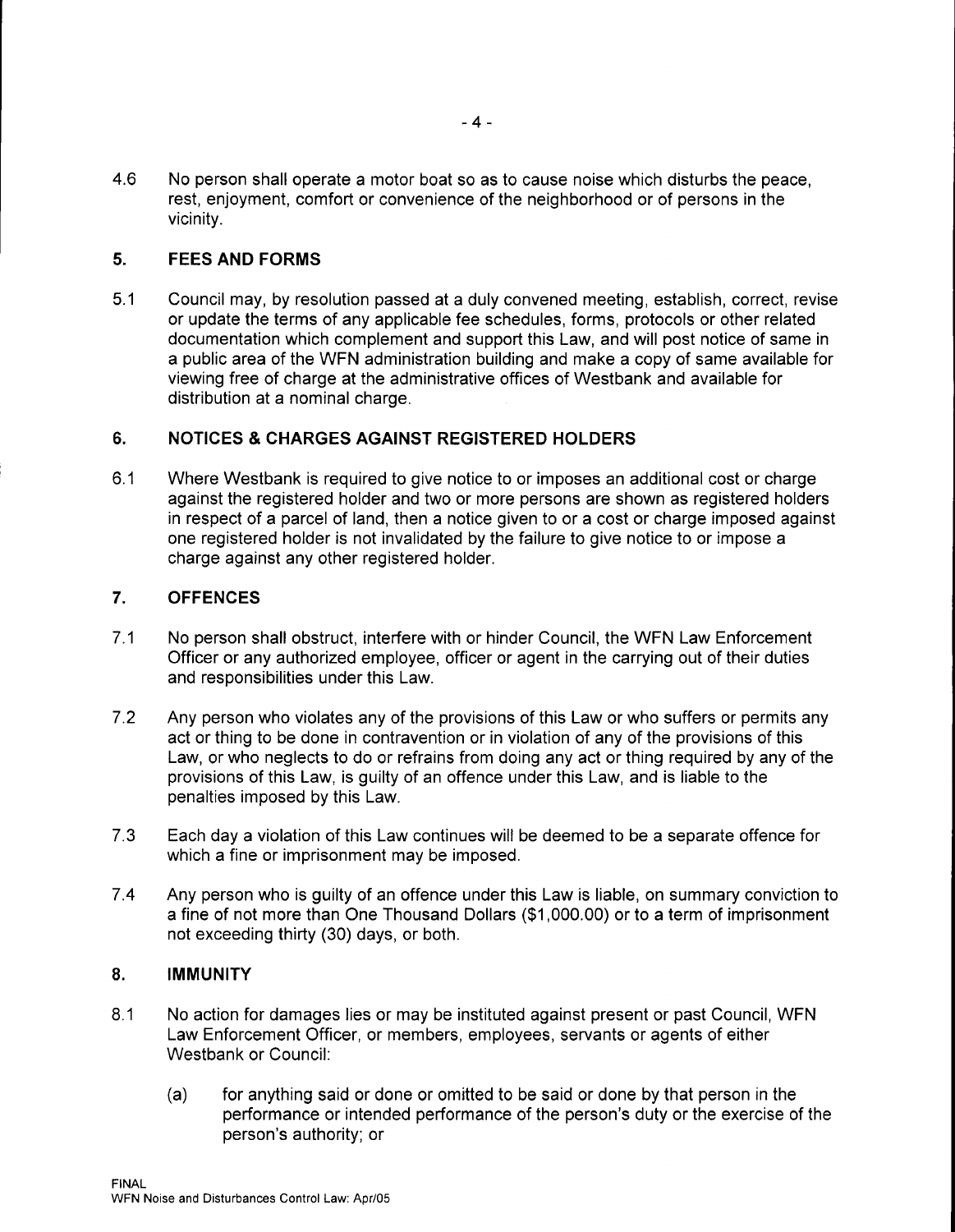- (b) for any alleged neglect or default in the performance or intended performance of the person's duty or the exercise of the person's authority.
- 8.2 Section 8.1 does not provide a defence if:
	- (a) Council, WFN Law Enforcement Officer, members, employees, servants or agents have, in relation to the conduct that is the subject matter of the action, been guilty of dishonesty, gross negligence or malicious or wilful misconduct; or
	- (b) the cause of action is libel or slander.
- 8.3 Westbank, present or past Council, or members, employees, servants or agents of any of Westbank or Council is not liable for any damages or other loss, including economic loss, sustained by any person, or to the property of any person, as a result of neglect or failure, for any reason, to discover or detect any contravention of this Law or any other Westbank Law, or from the neglect or failure, for any reason or in any manner, to enforce this Law or any other Westbank Law.
- 8.4 All actions against Westbank for the unlawful doing of anything that:
	- (a) is purported to have been done by Westbank under the powers conferred by this Law or any Westbank Law, and
	- (b) might have been lawfully done by Westbank if acting in the manner established by law,

must be commenced within six (6) months after the cause of action first arose, or within a further period designated by Council in a particular case, but not afterwards.

- 8.5 Westbank is in no case liable for damages unless notice in writing, setting out the time, place and manner in which the damage has been sustained, is delivered to Westbank, within two (2) months from the date on which the damage was sustained. In case of the death of a person injured, the failure to give notice required by this section is not a bar to the maintenance of the action. Failure to give the notice or its insufficiency is not a bar to the maintenance of an action if the court before whom it is tried, or, in case of appeal, the Court of Appeal, believes:
	- (a) there was reasonable excuse, and
	- (b) Westbank has not been prejudiced in its defence by the failure or insufficiency.

### **9. APPLICATION OF LAW**

9.1 Where any federal Act or regulation or provincial Act or regulation or any other Westbank Law may apply to any matter covered by this Law, compliance with this Law will not relieve the person from also complying with the provisions of the other applicable Act, regulation or law.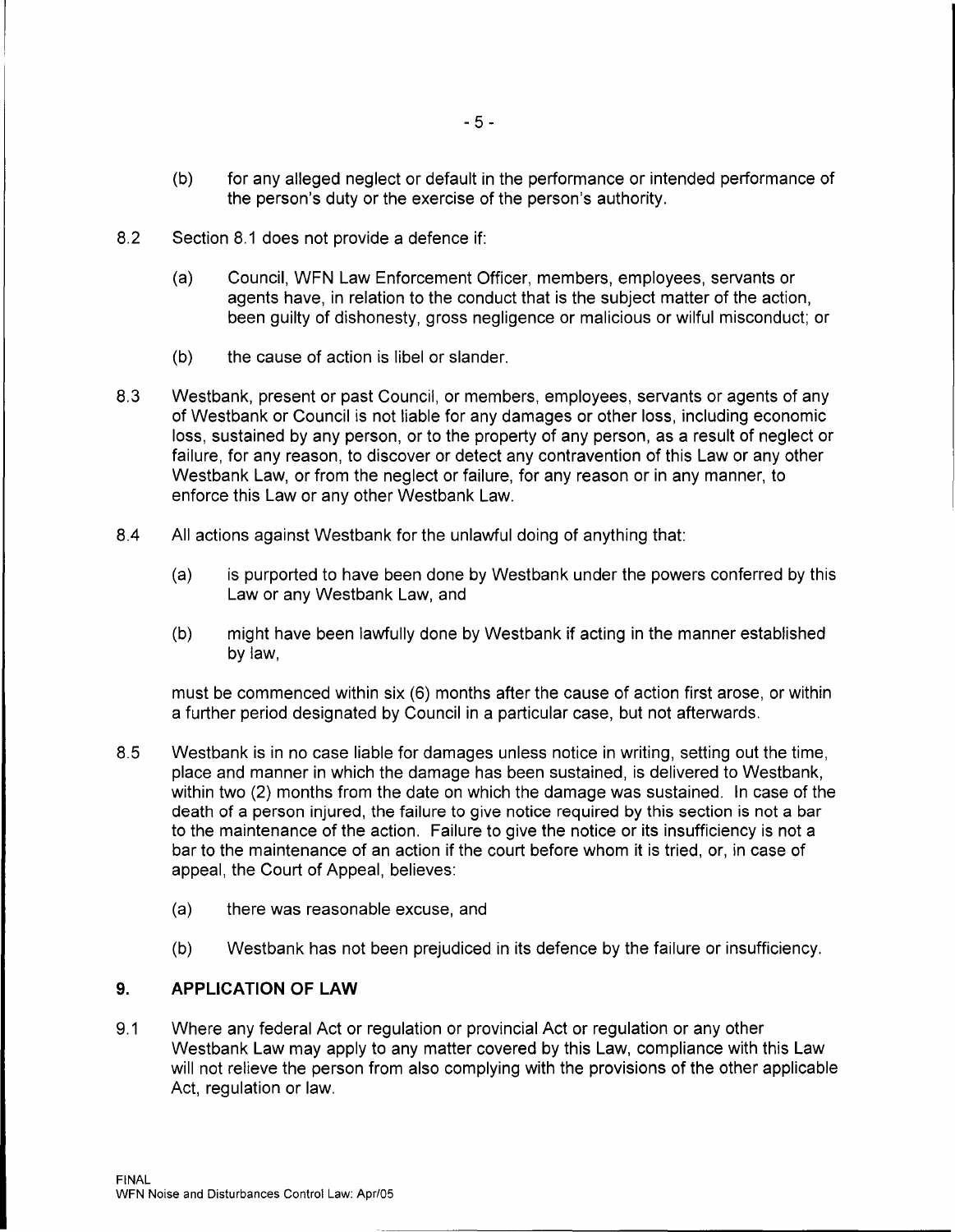- 9.2 If any section of this Law is for any reason held invalid by a decision of a court of competent jurisdiction, the invalid section or subsection will be severed from and not affect the remaining provisions of this Law.
- 9.3 The headings given to the sections and paragraphs in this Law are for convenience of reference only. They do not form part of this Law and will not be used in the interpretation of this Law.
- 9.4 Unless otherwise noted, any specific statute named in this Law is a reference to a statute of British Columbia and the regulations thereto, as amended, revised, consolidated or replaced from time to time, and any Law referred to herein is a reference to a law of Westbank, as amended, revised, consolidated or replaced from time to time.